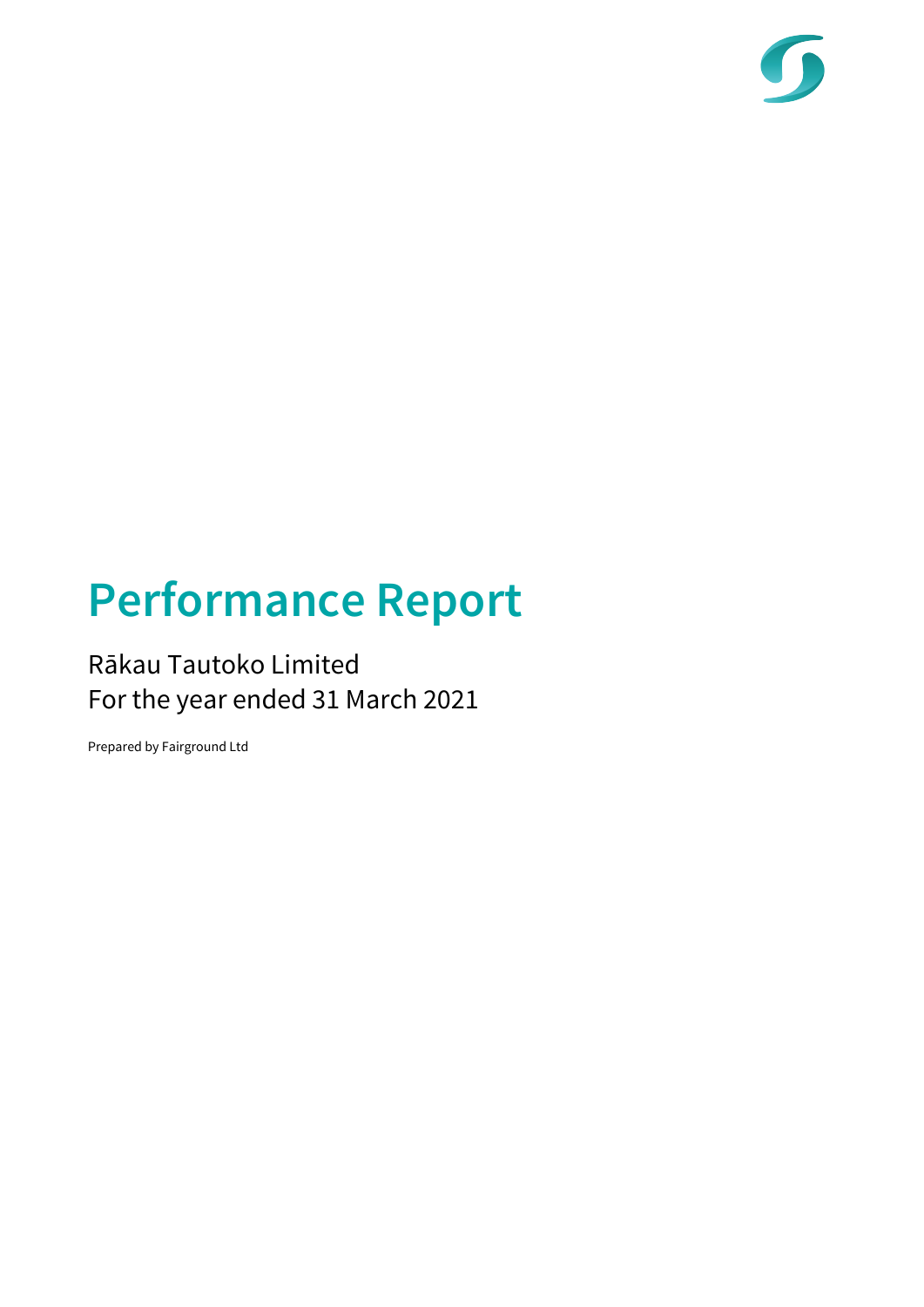

## **Contents**

- Compilation Report
- Entity Information
- Approval of Financial Report
- Statement of Service Performance
- Statement of Financial Performance
- Statement of Financial Position
- Depreciation Schedule
- 13 Statement of Changes in Equity
- 14 Statement of Cash Flows
- 15 Statement of Accounting Policies
- Notes to the Performance Report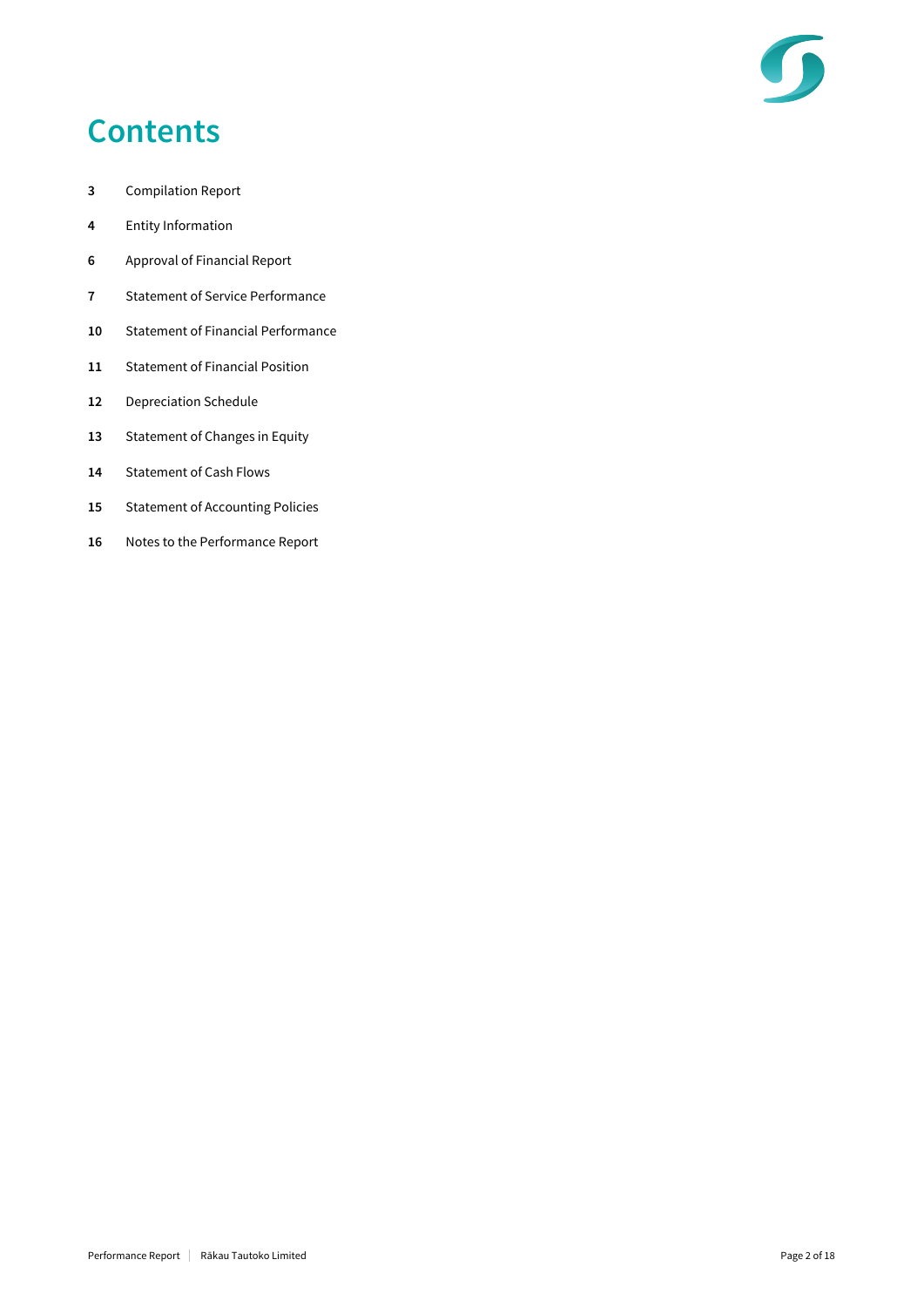## Compilation Report

### Rākau Tautoko Limited For the year ended 31 March 2021

Compilation Report to the Directors of Rākau Tautoko Limited.

#### Scope

On the basis of information provided and in accordance with Service Engagement Standard 2 Compilation of Financial Information, we have compiled the financial statements of Rākau Tautoko Limited for the year ended 31 March 2021.

These statements have been prepared in accordance with the accounting policies described in the Notes to these financial statements.

#### Responsibilities

The Trustees are solely responsible for the information contained in this financial report and have determined that the accounting policies used are appropriate to meet your needs and for the purpose that the financial statements were prepared.

The financial statements were prepared exclusively for your benefit. We do not accept responsibility to any other person for the contents of the financial statements.

#### No Audit or Review Engagement Undertaken

Our procedures use accounting expertise to undertake the compilation of the financial statements from information you provided. Our procedures do not include verification or validation procedures. No audit or review engagement has been performed and accordingly no assurance is expressed.

#### Independence

We have no involvement with Rākau Tautoko Limited other than for the preparation of financial statements and management reports and offering advice based on the financial information provided.

#### Disclaimer

We have compiled these financial statements based on information provided which has not been subject to an audit or review engagement. Accordingly, we do not accept any responsibility for the reliability, accuracy or completeness of the compiled financial information contained in the financial statements. Nor do we accept any liability of any kind whatsoever, including liability by reason of negligence, to any person for losses incurred as a result of placing reliance on this financial report.

tairorall --

Fairground Ltd Dated: 11 July 2021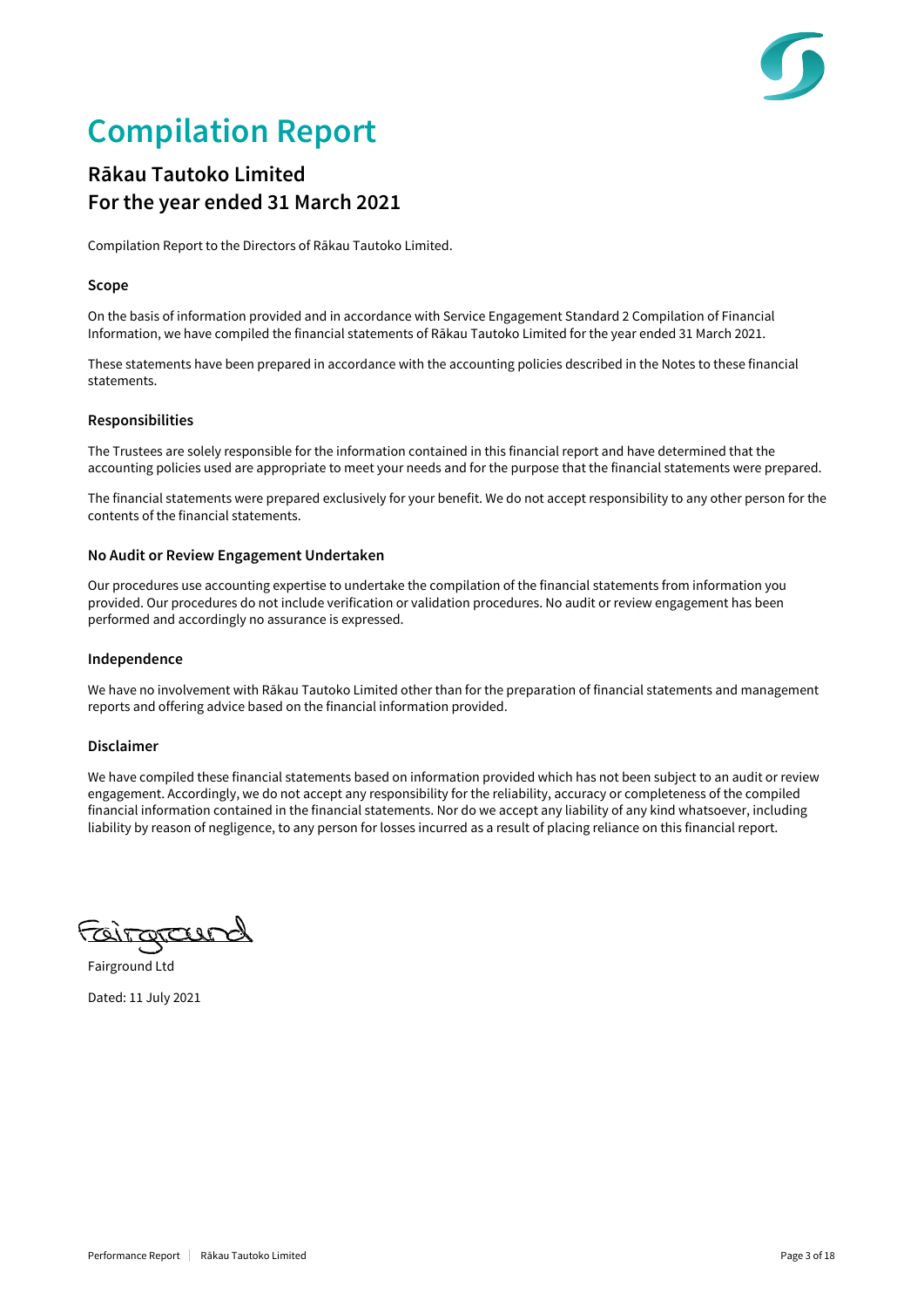

## Entity Information

### Rākau Tautoko Limited For the year ended 31 March 2021

#### Legal Name of Entity

Rākau Tautoko Limited

#### Entity Type and Legal Basis

Chartiable Company

#### Registration Number

6135987

#### Entity's Purpose or Mission

(a) to build engagement and empowerment in communities by:

(i) assisting community groups to co-design programmes that produce a positive social impact;

(ii) undertaking research, development and training to contribute to building engagement in empowerment in communities (including by supporting whānau to develop healthy relationships to help combat family violence and improving the wellbeing of rangatahi); and

(b) such other charitable purposes as the Board may decide.

#### Entity Structure

Rākau Tautoko is a collective of Community Development Practitioners that are based in Auckland/ Tāmaki Makaurau. The practitioners are guided by the Board of Directors whose primary role is to ensure that the projects and initiatives of Rākau Tautoko are aligned to the charitable purpose of Rākau Tautoko that are outlined in the constitution. Rākau Tautoko practitioners also align to a way of working that supports community empowerment and ownership.

#### Main Sources of Entity's Cash and Resources

Grants, contracts and donations

#### Main Methods Used by Entity to Raise Funds

Through provision of contracted services

#### Entity's Reliance on Volunteers and Donated Goods or Services

Part of how Rākau Tautoko works to empower local community members, is to enable volunteering in our community projects. Most of our community projects are supported by at least 50% volunteering to achieve the work we do. Some of our projects are run by up to 90% volunteers. We are proud of our volunteers and all that they achieve. Our Board of Directors are also all volunteers.

#### Physical Address

27 Taratoa Street, Point England, Auckland, New Zealand, 1072

#### Postal Address

27 Taratoa Street, Point England, Auckland, New Zealand, 1072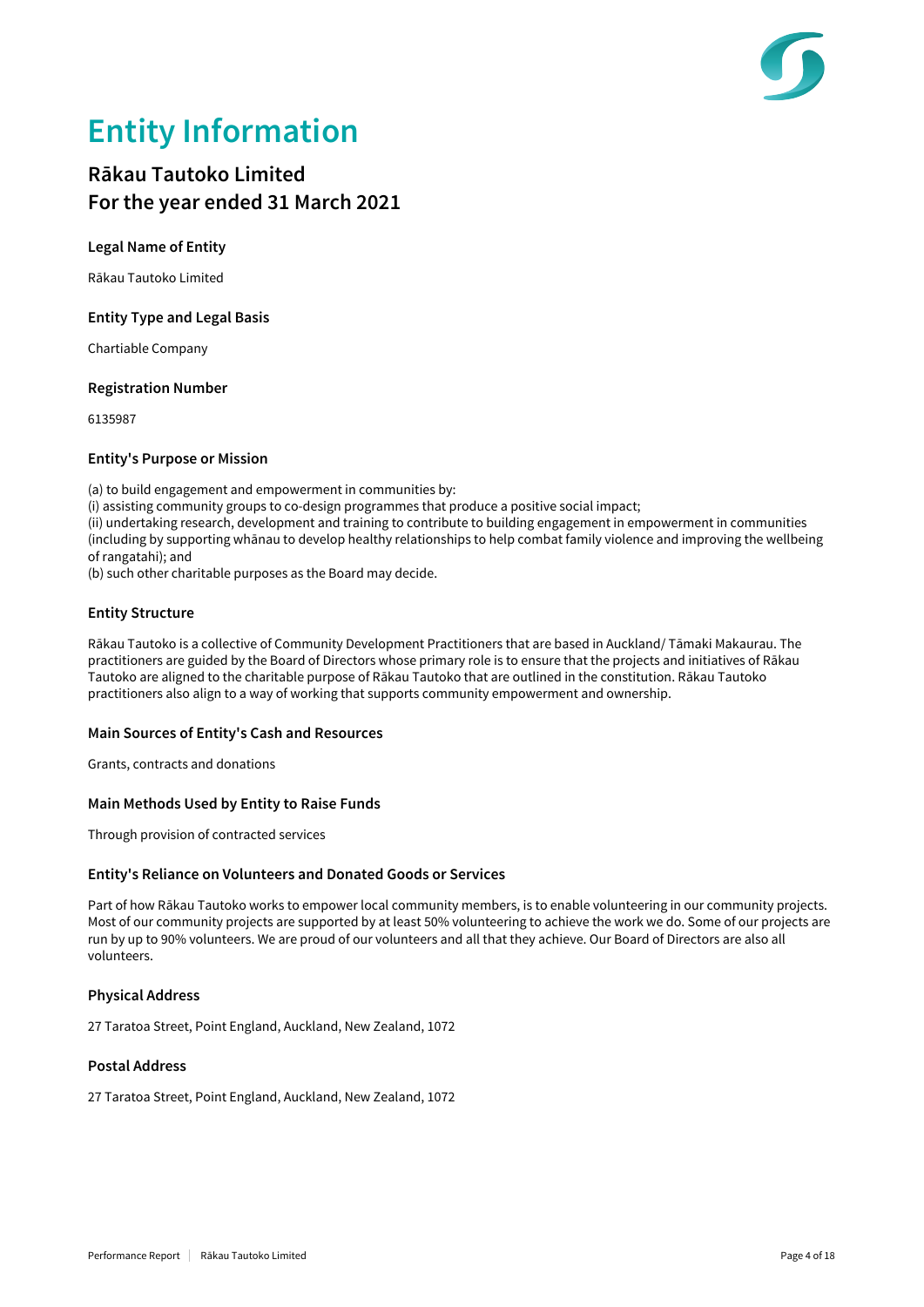

### Date of Incorporation

17 October 2016 (As a company), 29 October 2019 (As a Charity).

#### **Directors**

Anna-Jane Jacob Tara Moala Tracey Wakefield

#### Bankers

Kiwibank

#### Accountants

Fairground Ltd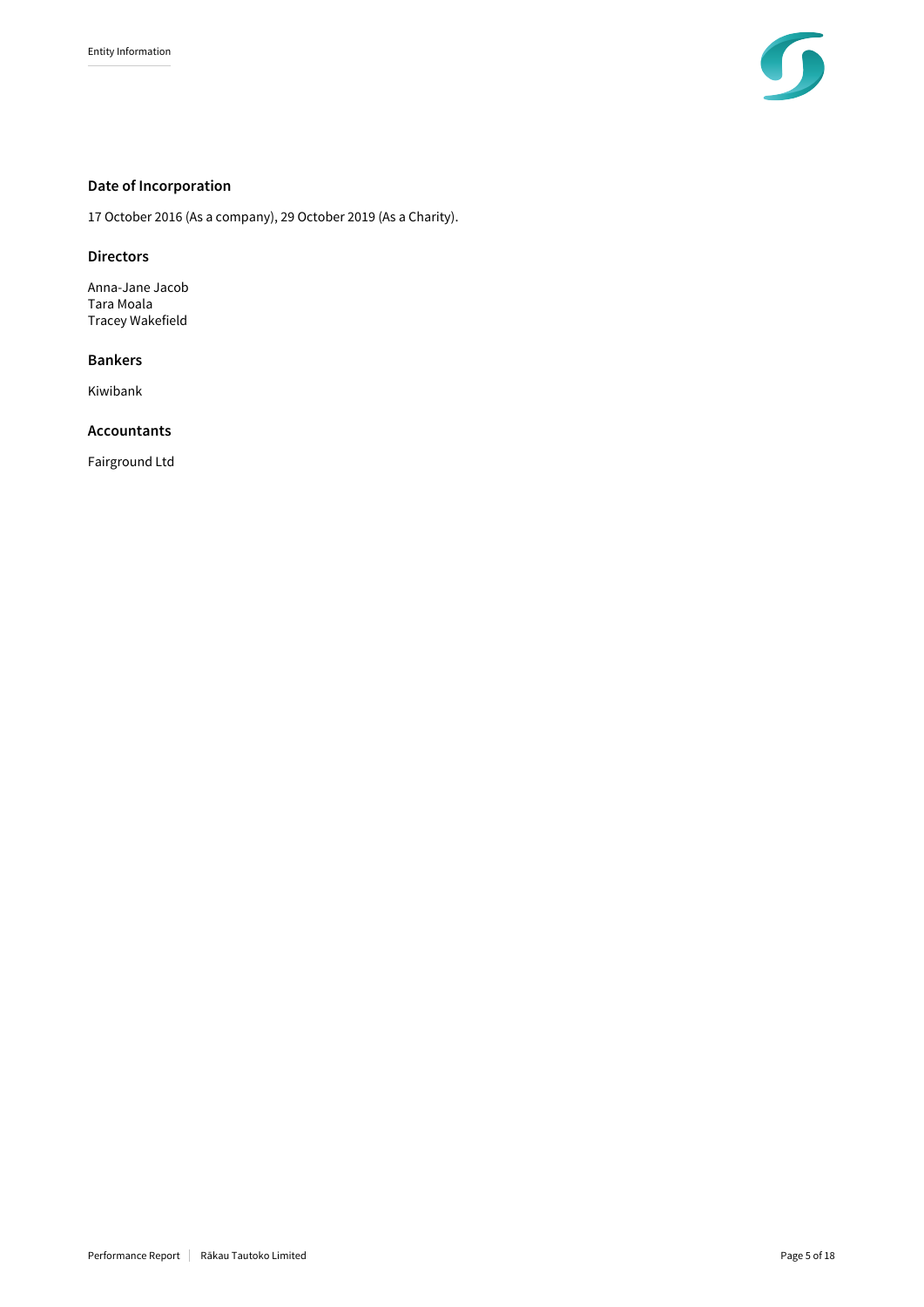

## **Approval of Financial Report**

### Rākau Tautoko Limited For the year ended 31 March 2021

The Trustees are pleased to present the approved financial report including the historical financial statements of Rākau Tautoko Limited for year ended 31 March 2021.

APPROVED

Tracey Wakefield Date 3.07.21

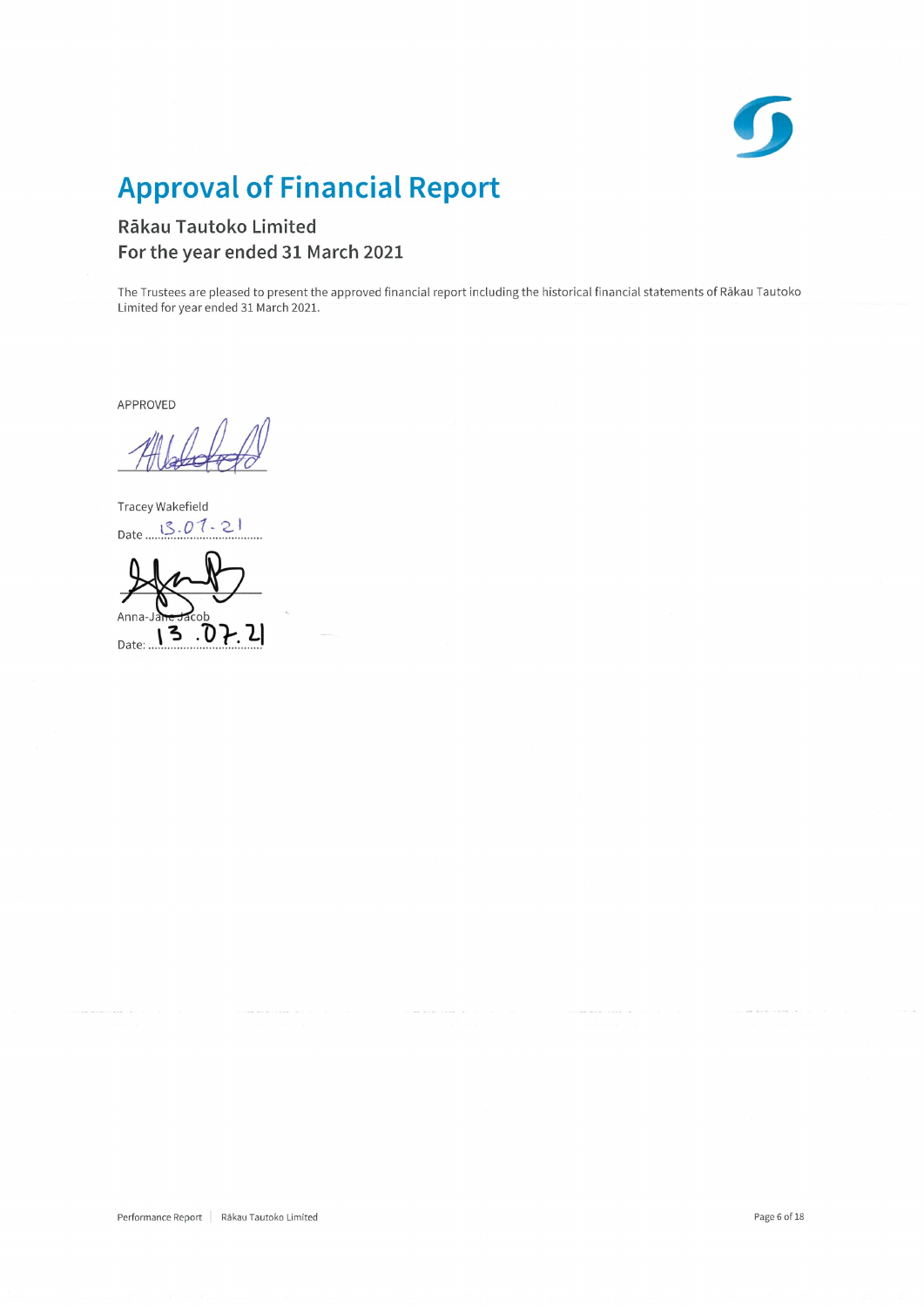## Statement of Service Performance

### Rākau Tautoko Limited For the year ended 31 March 2021

#### Description of Entity's Outcomes

Building engagement and empowerment in communities by supporting community groups and local community members to create and run their own initiatives that produce a positive social impact.

Undertaking research, development and training to contribute to building engagement and empowerment in communities.

#### Community Initiative Project's

- **COVID19 Response The KaiCollective.** A collective of community groups that came together to supportour whānau most in need of food support. The collective responded by creating a network of food rescue, purchasing and distributing through many different local leaders in East and South Auckland. This was started in the first lock down, in March 2020 right through to currently. Financial support has been given to the collective through Foundation North, Civil Defence (through Auckland Council), and the Ministry of Social Development. The majority of our food support has been received by Kiwi harvest and later on by The New Zealand Food Network. This has included:
	- Receiving approximately 2 x tons of food each week
	- Supporting over 200 x whānau a week
	- Working alongside over 10x community leaders in our collective
	- Creation of innovative responses like regular van/ truck hirage, pop up social supermarkets, storehouses, and hubs.
- A Social Impact Summit Kai. In partnership with The Good Fale, and with support from Foundation North; we hosted a space where practitioners and stakeholders from different sectors could connect, collaborate, explore and learn together. This year, we focused on food security, food sovereignty and the food system. The 3-day summit attracted over 100 practitioners and community workers that showcased innovated and tested out models for redesigning the food system.
- Hub Zero South Auckland. Early in 2020, Rākau Tautoko pivoted the Hub Zero Project quickly into a strong partnership with All Heart in direct response to the COVID lockdowns. This secured a stronger foundation and together we focused on building one core waste based social enterprise. This enterprise focuses on creating a repurposing workshop tackling one of the hardest products to repurpose - MDF Wood. The workshop has successfully created several products and services and by the end of this financial year, has expanded the number of staff and is working on financial independence. Rākau Tautoko has gifted the project over to All Heart to continue to lead in this space, with full support. Acknowledgement and thanks to Foundation North for the seed funding to set up this project and support the different pivot's as we grew.
- Hub Zero Maungakiekie-Tāmaki. Working in partnership with TāmakiWRAP, 10 x capability building workshops and 11 x community events were run throughout 2020, in between each of the lock downs. Funding was sourced by the Maungakiekie-Tāmaki Local Board who graciously extended our timeframe out to the end of 2020, in recognition of all of the lock downs we experienced in Auckland.
- Phenomenal Young Women. The ongoing support of a local youth programme for young women in Tāmaki. The Plan was to run the programme inTāmaki College by two young women, we pivoted to providing regular gatherings online for the wellbeing of young women to feel safe and empowered through the different lockdowns. Support and acknowledgements to our funder Auckland Foundation for enabling us to pivot our funding in The Grassroots Giving Programme to online support for our young women of Tāmaki.,
- Repair Cafe South Auckland. Support from the Otara-Papatoetoe Local Board to run a Repair Cafe in Manukau, South Auckland. We hosted at our partners premises All Heart with eight other expert volunteers. We serviced over 20 x participants and received a total of 44 x items, with a 66% success rate for repairs.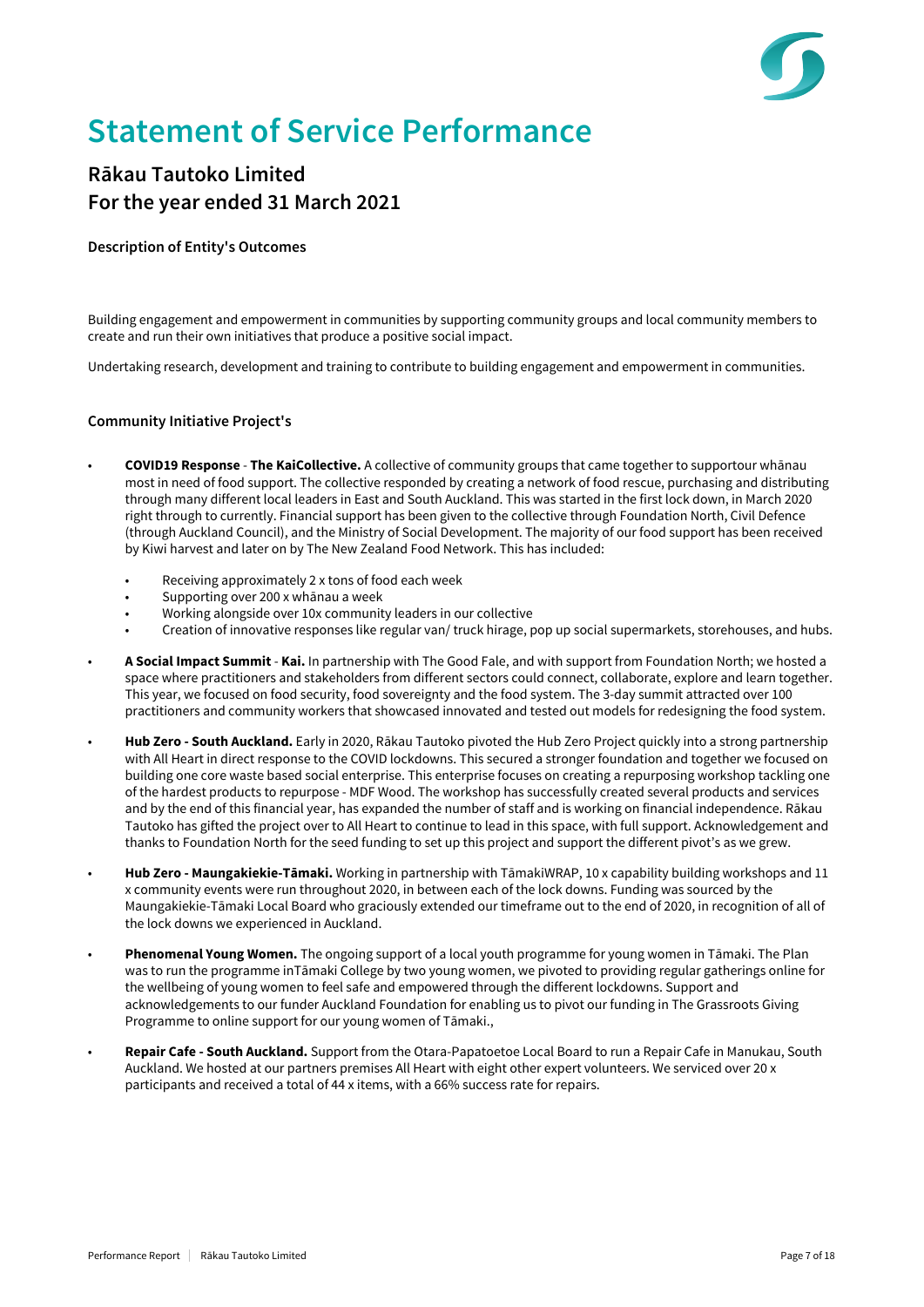

#### Capability Building Projects

- **Panamasian Capability Growth -** Supporting the growth of local Riverside community group Panamasian's capability to be able to run community events, and grow their capacity and capability and set up their own systems. The Maungakiekie-Tmaki Local Board has been an ongoing support throughout this year for us to work alongside our community, in and out of lock downs. Some of the resources allocated for capability, was pivoted to individual whanau support through the lockdowns, especially for sanitary and health and safety equipment. Despite the lockdowns, the group managed to grow and support their community with several community events and grow their own numbers.
- Digital Capability Growth Supported by The Maungakiekie-Tāmaki Local Board, 22 x mentoring sessions were offered with over 20 x people throughout Maungakiekie-Tāmaki. Through those sessions, participants skills were developed in filming and editing video's using smartphones, content strategy for social media, technical support and communication platforms, designing digital graphics using online software. It has become very clear that there are a lot of people wanting ongoing support for digital capability.

#### Research Projects

- Food Secure Communities As part of the Kai Collective and working alongside the community leaders that are part of that collective, create a Food Secure Communities plan that will build on the work that the KaiCollective has been working towards, and develop a plan that will encompass our immediate and future aspirations to ensure all of our whānau in our communities are able to have access to affordable and nutritious food. This work has been supported by The Ministry of Social Development.
- Growing Up In NZ App Creation Code sign. The Code sign Lab approached us to support Growing Up In NZ to Code sign an app for their research project. Our part of the project was to work alongside the Growing Up team to learn the process of Code sign, and then support engagement with Auckland based participants of their research to test and innovate some ideas for the App.
- Palliative Care Research. Working alongside Auckland University, we have developed and are currently recruiting for participants that have experienced or are currently experiencing the Palliative Care System for themselves or their loved ones, while also experiencing low socio-economic conditions. The research includes recruitment, relationship management, interviews, documenting and implementation of possible ideas.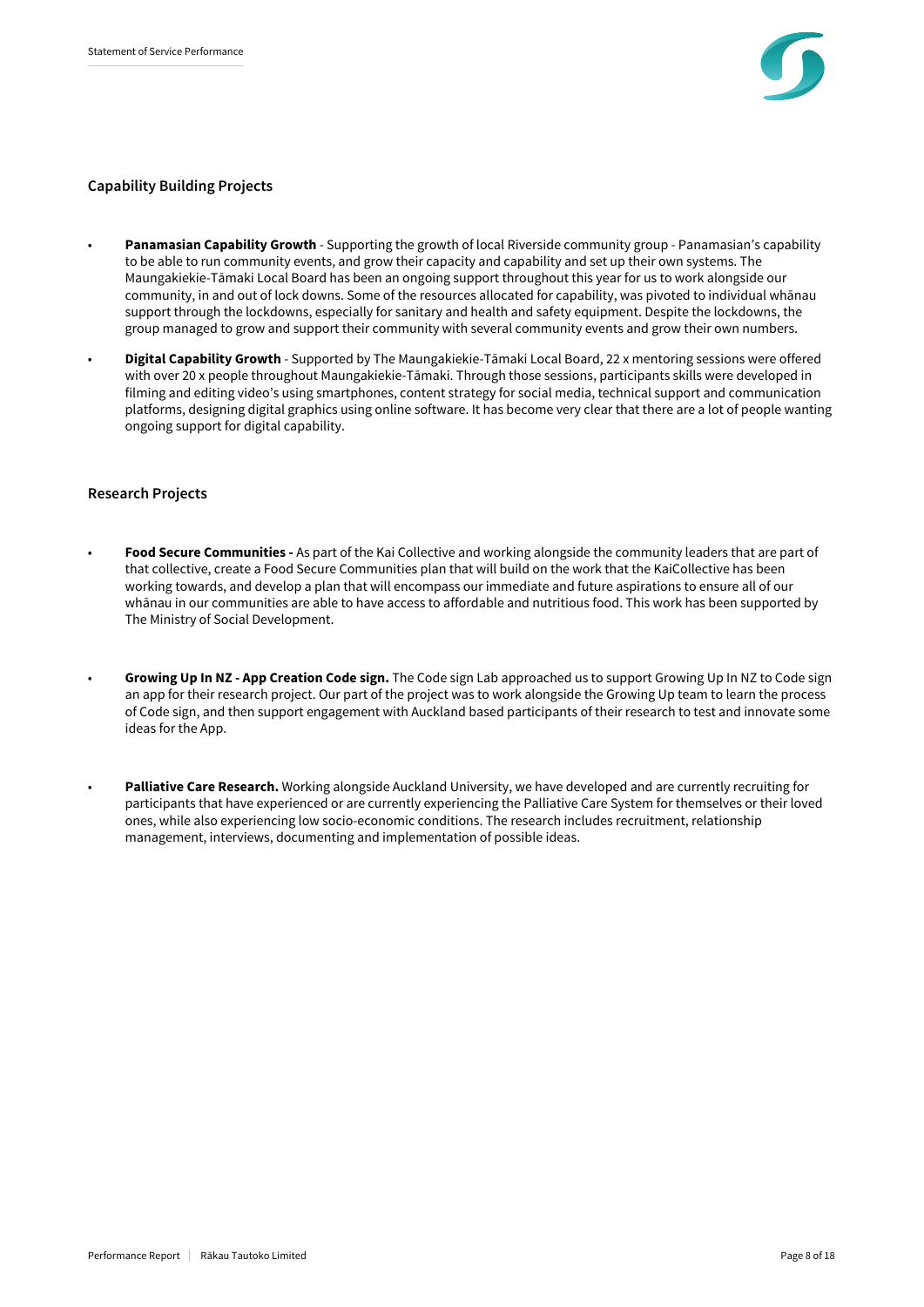

#### Other Outputs

#### Over this year, Rākau Tautoko has:

Community Practitioners

• Supported 15 x Community Development Practitioners in their practice

Connected with and worked towards empowering 10 x Auckland Geographical Communities;

- Auckland Central
- Glen Innes
- Manukau
- Mt Wellington
- Oranga
- Onehunga
- Otara-Papatoetoe
- Panmure
- Point England
- **Riverside**

Worked alongside 7 x Communities of Interest;

- Family Violence Prevention
- Food Secure Sector
- Palliative Care Support
- Waste Reduction
- Waste Based Social Entrepreneurs
- Women Empowerment
- Youth

Created or maintained 15 x Partnerships with key entities to further strengthen our community initiatives;

- All Heart
- Faith Family Connect
- Growing Up in New Zealand
- No Six
- Paired Up
- Panamasians
- Panama Storehouse
- Synergy Trust
- Tāmaki Pan-Pasifika Network
- Tāmaki Regeneration Company
- Tāmaki WRAP
- Te Waipuna Puawai
- The Good Fale
- The New Zealand Food Network
- The University of Auckland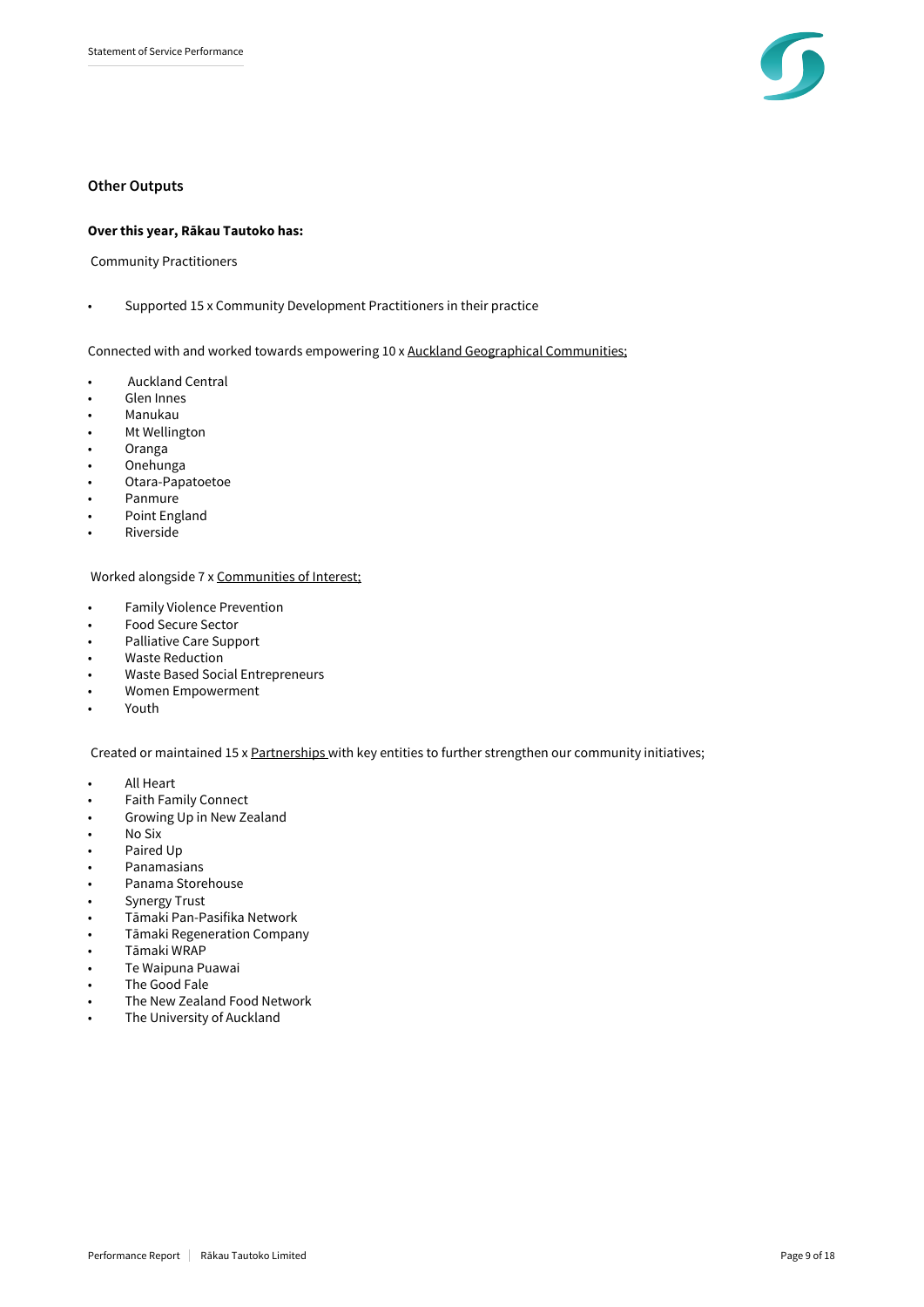

## Statement of Financial Performance

### Rākau Tautoko Limited For the year ended 31 March 2021

|                                                  | <b>NOTES</b>   | 2021     | 2020    |
|--------------------------------------------------|----------------|----------|---------|
| Revenue                                          |                |          |         |
| Revenue from providing goods or services         |                | 385,430  | 254,260 |
| Interest, dividends and other investment revenue |                | 87       | 217     |
| <b>Total Revenue</b>                             |                | 385,517  | 254,477 |
| <b>Expenses</b>                                  |                |          |         |
| Volunteer and employee related costs             | 2              | 12,320   | 2,061   |
| Costs related to providing goods or service      | $\overline{2}$ | 373,575  | 217,091 |
| Other expenses                                   | 2              | 3,076    | 849     |
| <b>Total Expenses</b>                            |                | 388,971  | 220,001 |
| Surplus/(Deficit) for the Year                   |                | (3, 454) | 34,476  |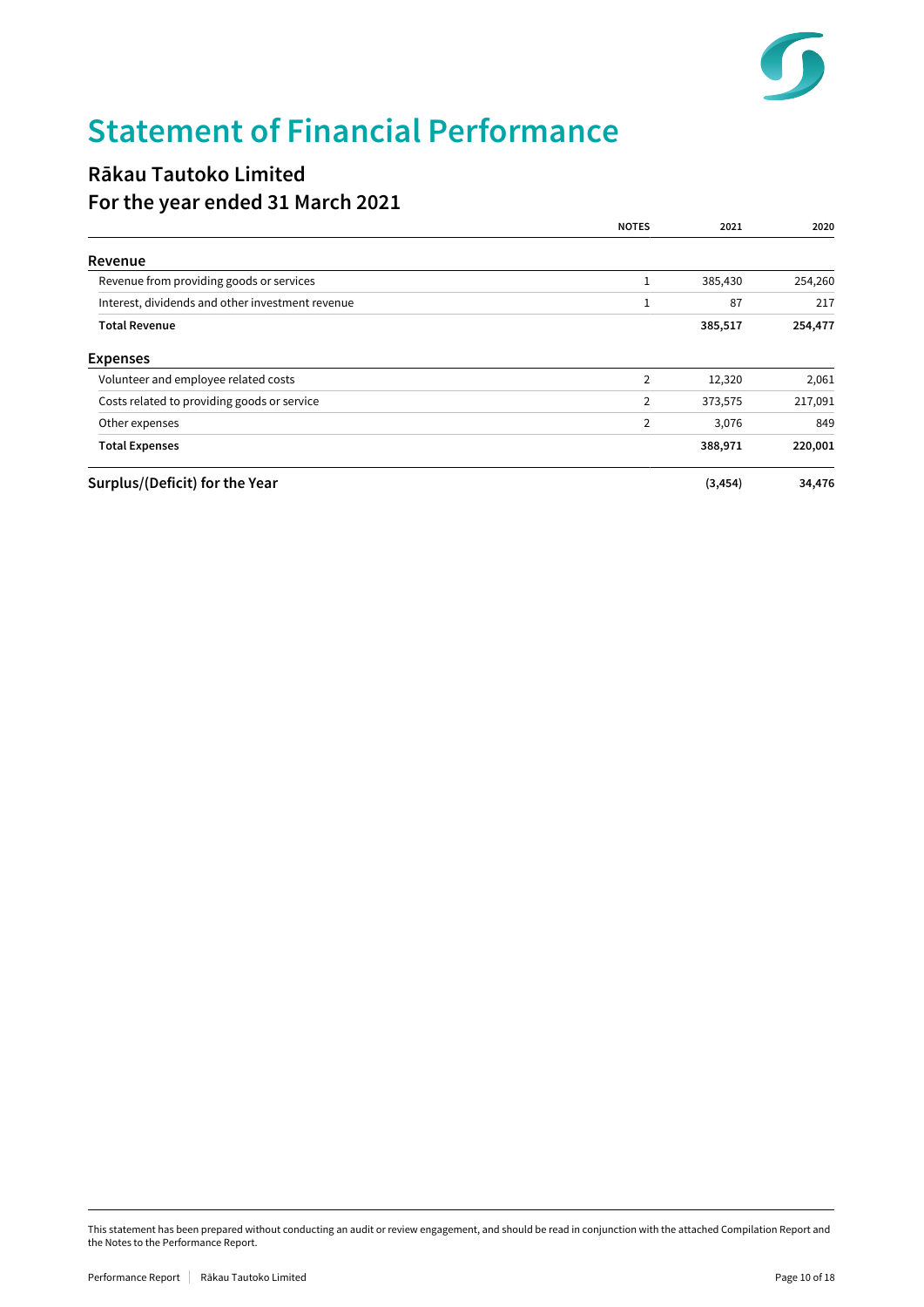

## Statement of Financial Position

### Rākau Tautoko Limited As at 31 March 2021

|                                                         | <b>NOTES</b> | 31 MAR 2021 | 31 MAR 2020 |
|---------------------------------------------------------|--------------|-------------|-------------|
| <b>Assets</b>                                           |              |             |             |
| <b>Current Assets</b>                                   |              |             |             |
| Bank accounts and cash                                  | 3            | 114,177     | 140,303     |
| Debtors and prepayments                                 | 3            | 20,896      | 10,583      |
| <b>Other Current Assets</b>                             | 3            | 49          | 49          |
| <b>Total Current Assets</b>                             |              | 135,122     | 150,935     |
| <b>Non-Current Assets</b>                               |              |             |             |
| Property, Plant and Equipment                           | 5            | 984         | 1,363       |
| <b>Total Non-Current Assets</b>                         |              | 984         | 1,363       |
| <b>Total Assets</b>                                     |              | 136,106     | 152,298     |
| Liabilities                                             |              |             |             |
| <b>Current Liabilities</b>                              |              |             |             |
| Creditors and accrued expenses                          | 4            | 112,848     | 125,586     |
| <b>Total Current Liabilities</b>                        |              | 112,848     | 125,586     |
| <b>Total Liabilities</b>                                |              | 112,848     | 125,586     |
| <b>Total Assets less Total Liabilities (Net Assets)</b> |              | 23,258      | 26,712      |
| <b>Accumulated Funds</b>                                |              |             |             |
| Accumulated surpluses or (deficits)                     | 6            | 23,258      | 26,712      |
| <b>Total Accumulated Funds</b>                          |              | 23,258      | 26,712      |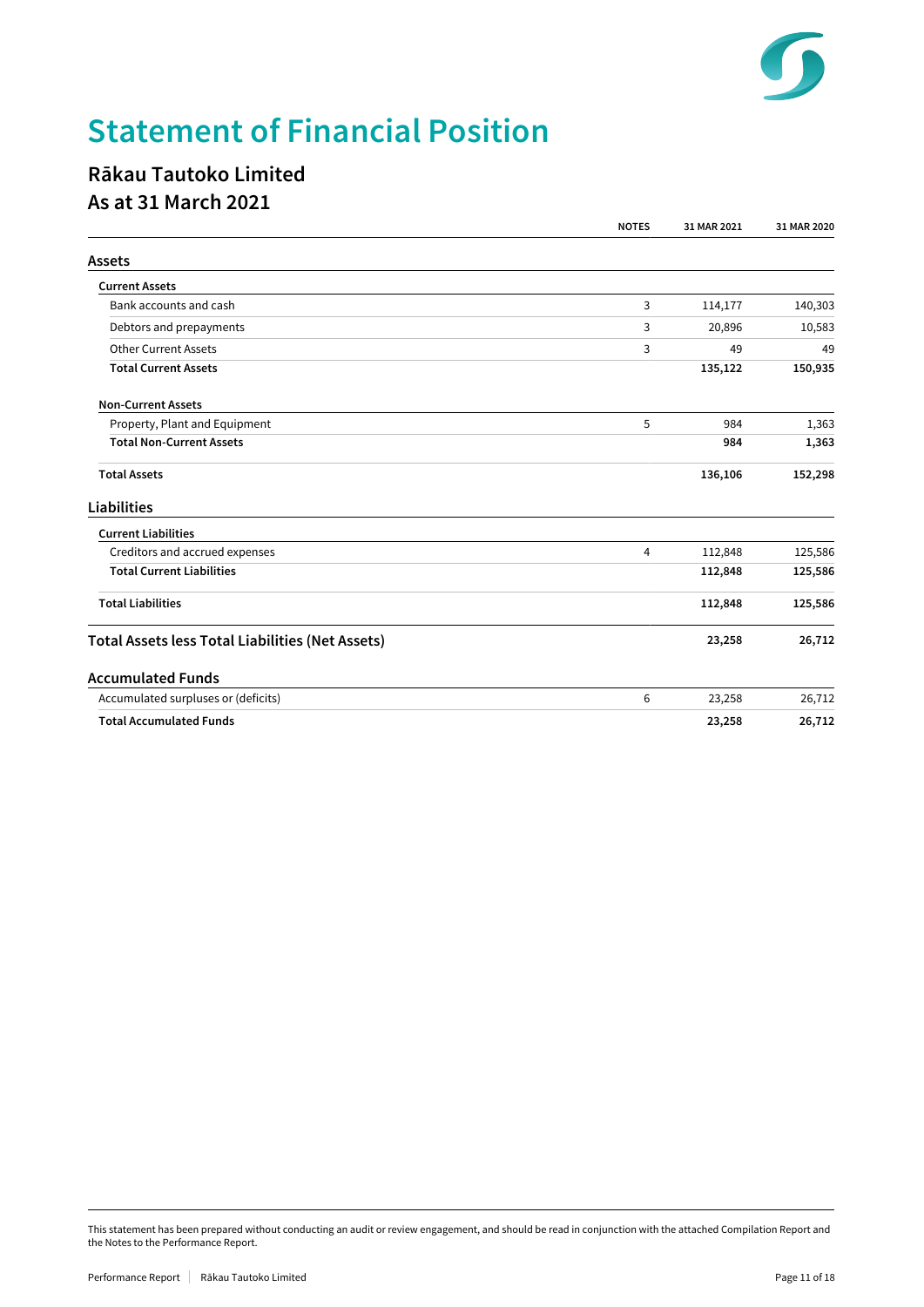

# Depreciation Schedule

### Rākau Tautoko Limited For the year ended 31 March 2021

| <b>NAME</b>                   | <b>PURCHASED</b> | <b>COST</b> | <b>OPENING VALUE</b> | <b>RATE</b> | <b>DEPRECIATION</b> | <b>CLOSING ACCUM</b><br><b>DEP</b> | <b>CLOSING VALUE</b> |
|-------------------------------|------------------|-------------|----------------------|-------------|---------------------|------------------------------------|----------------------|
| <b>Office Equipment</b>       |                  |             |                      |             |                     |                                    |                      |
| Epson Projector               | 18 Aug 2017      | 614         | 288                  | 25.00%      | 72                  | 398                                | 216                  |
| Shelving                      | 8 Jan 2018       | 521         | 411                  | 10.00%      | 41                  | 151                                | 370                  |
| Camera                        | 17 Feb 2020      | 712         | 665                  | 40.00%      | 266                 | 313                                | 399                  |
| <b>Total Office Equipment</b> |                  | 1,847       | 1,364                |             | 379                 | 862                                | 985                  |
| Total                         |                  | 1,847       | 1,364                |             | 379                 | 862                                | 985                  |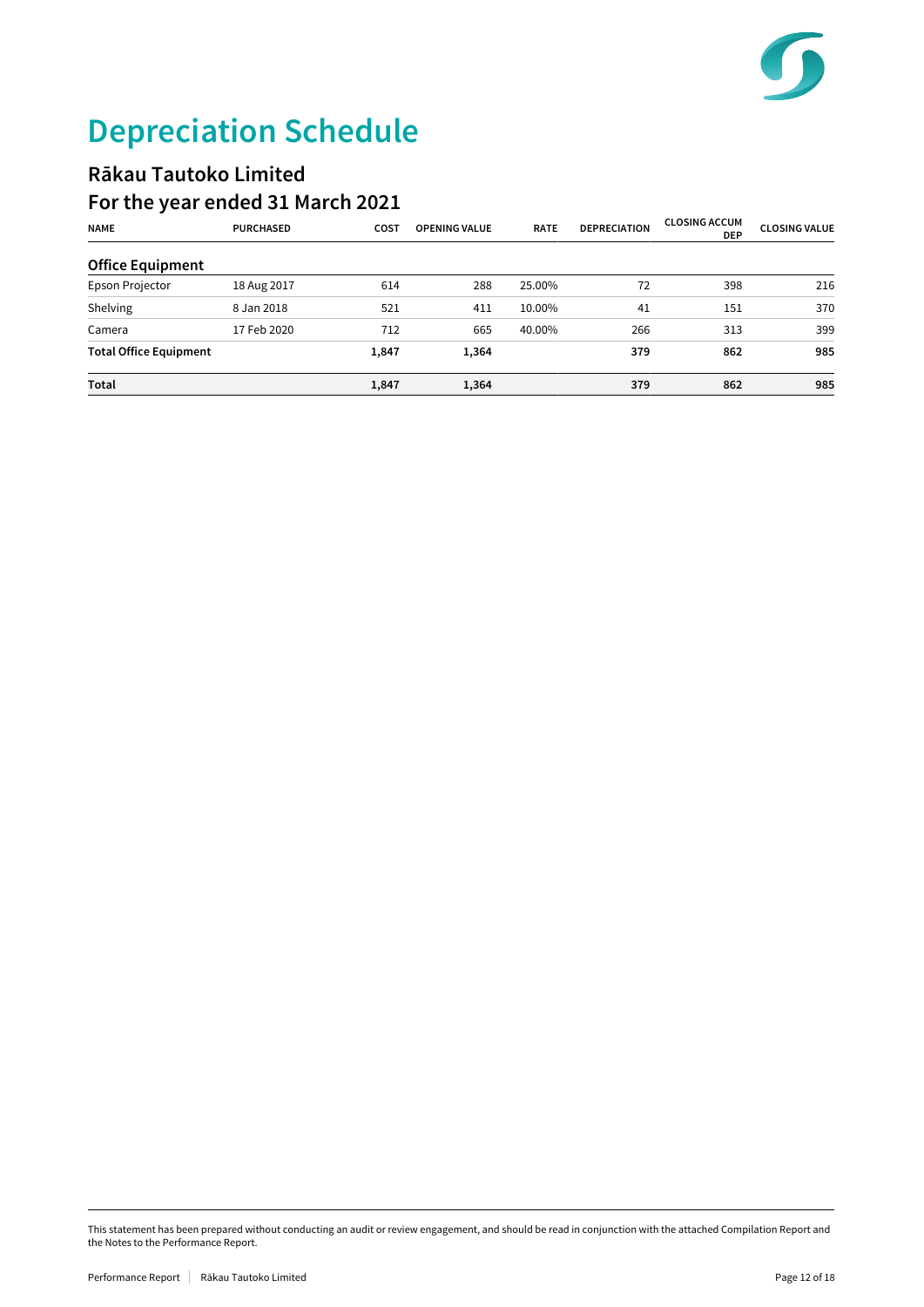

# Statement of Changes in Equity

### Rākau Tautoko Limited For the year ended 31 March 2021

|                                | 2021     | 2020     |
|--------------------------------|----------|----------|
| <b>Equity</b>                  |          |          |
| <b>Accumulated Funds</b>       |          |          |
| <b>Opening Balance</b>         | 26,712   | (7, 764) |
| <b>Increases</b>               |          |          |
| Trustees Income for the Period | (3, 454) | 34,476   |
| <b>Total Increases</b>         | (3, 454) | 34,476   |
| <b>Total Accumulated Funds</b> | 23,258   | 26,712   |
| <b>Total Equity</b>            | 23,258   | 26,712   |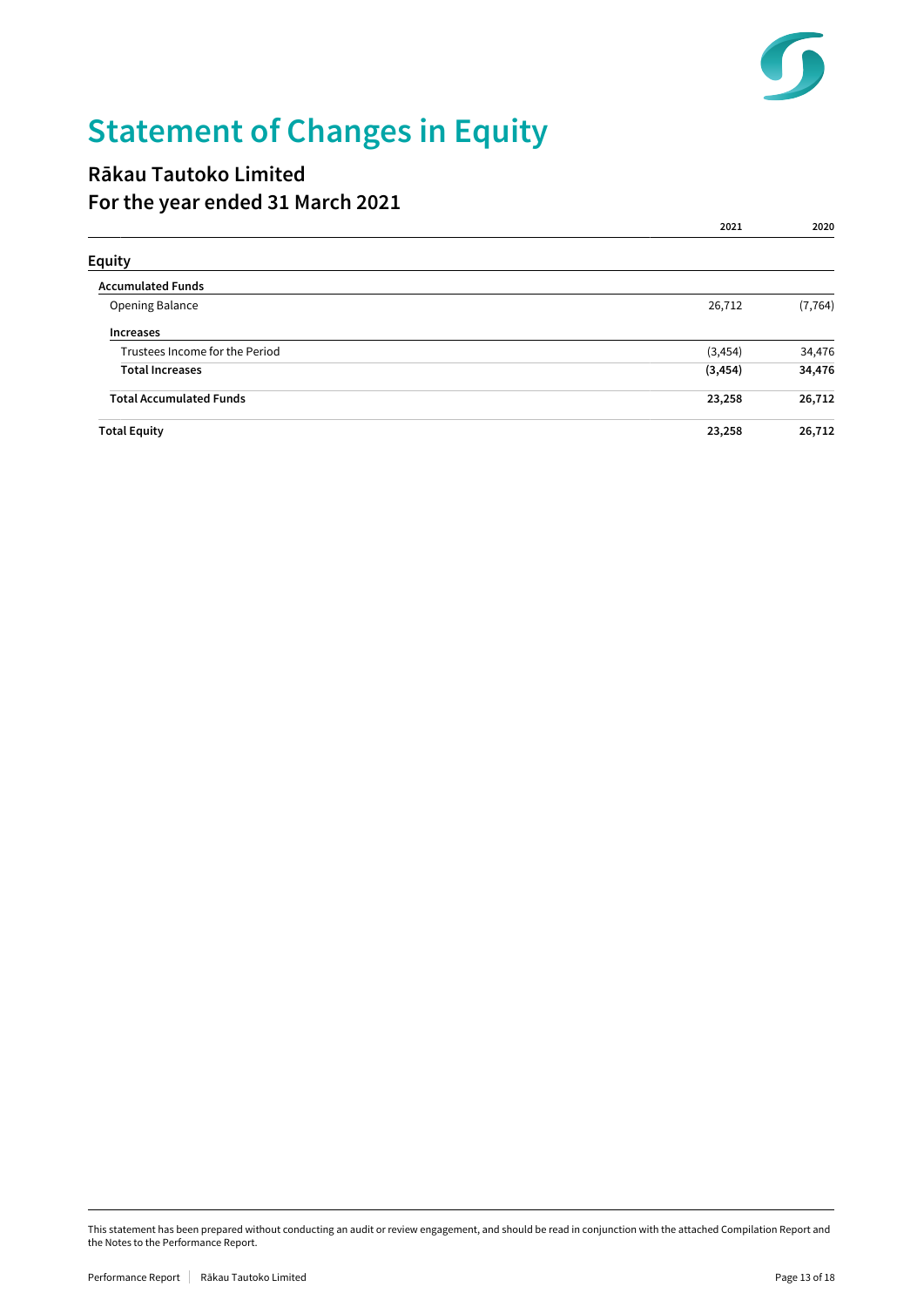

## Statement of Cash Flows

### Rākau Tautoko Limited For the year ended 31 March 2021

|                                                                 | 2021       | 2020       |
|-----------------------------------------------------------------|------------|------------|
| <b>Cash Flows from Operating Activities</b>                     |            |            |
| Receipts from providing goods or services                       | 2,369      | 10,896     |
| Interest, dividends and other investment receipts               | 120        | 217        |
| Cash receipts from other operating activities                   | 390,435    | 344,316    |
| GST                                                             | (490)      | (20, 620)  |
| Payments to suppliers and employees                             | (418, 527) | (235, 985) |
| <b>Total Cash Flows from Operating Activities</b>               | (26,092)   | 98,824     |
| <b>Cash Flows from Investing and Financing Activities</b>       |            |            |
| Payments to acquire property, plant and equipment               |            | (712)      |
| Cash Flows from Other Investing and Financing Activities        | (34)       | 137        |
| <b>Total Cash Flows from Investing and Financing Activities</b> | (34)       | (575)      |
| Net Increase/ (Decrease) in Cash                                | (26, 126)  | 98,248     |
| <b>Cash Balances</b>                                            |            |            |
| Cash and cash equivalents at beginning of period                | 140,303    | 42,055     |
| Cash and cash equivalents at end of period                      | 114,177    | 140,303    |
| Net change in cash for period                                   | (26, 126)  | 98,248     |

This statement has been prepared without conducting an audit or review engagement, and should be read in conjunction with the attached Compilation Report.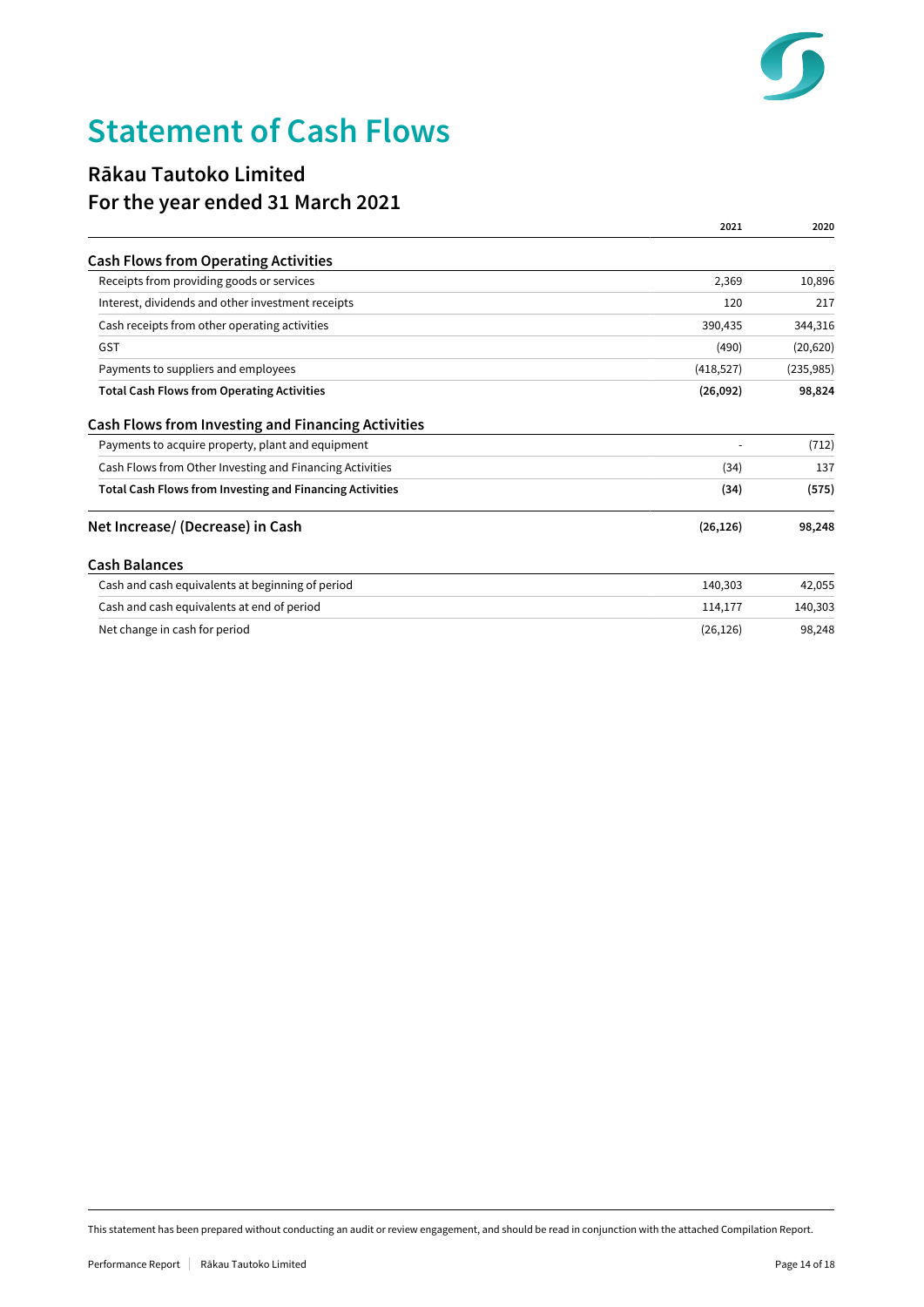

## Statement of Accounting Policies

### Rākau Tautoko Limited For the year ended 31 March 2021

#### Basis of Preparation

The entity has elected to apply PBE SFR-A (NFP) Public Benefit Entity Simple Format Reporting - Accrual (Not-For-Profit) on the basis that it does not have public accountability and has total annual expenses equal to or less than \$2,000,000. All transactions in the Performance Report are reported using the accrual basis of accounting. The Performance Report is prepared under the assumption that the entity will continue to operate in the foreseeable future.

#### Goods and Services Tax (GST)

The entity is registered for GST. All amounts are stated exclusive of goods and services tax (GST) except for accounts payable and accounts receivable which are stated inclusive of GST.

#### Income Tax

Rākau Tautoko Limited is wholly exempt from New Zealand income tax having fully complied with all statutory conditions for these exemptions.

#### Bank Accounts and Cash

Bank accounts and cash in the Statement of Cash Flows comprise cash balances and bank balances (including short term deposits) with original maturities of 90 days or less.

#### Changes in Accounting Policies

There have been no changes in accounting policies. Policies have been applied on a consistent basis with those of the previous reporting period.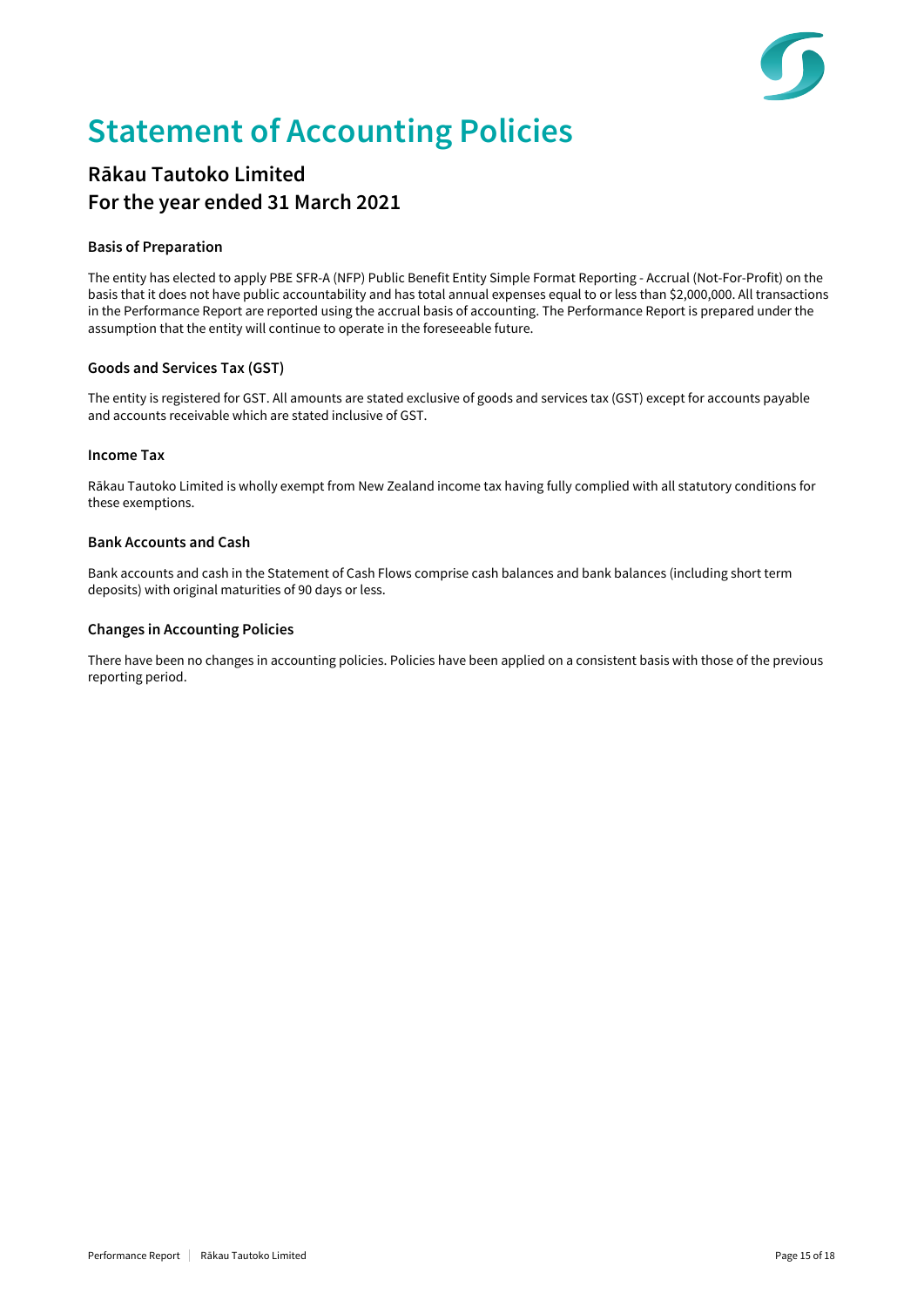

## Notes to the Performance Report

### Rākau Tautoko Limited For the year ended 31 March 2021

|                                                                     | 2021                         | 2020         |
|---------------------------------------------------------------------|------------------------------|--------------|
| 1. Analysis of Revenue                                              |                              |              |
| Revenue from providing goods or services                            |                              |              |
| Admin                                                               | 2,355                        | 2,648        |
| Codesign                                                            | 15,000                       |              |
| Consultation                                                        | ÷,                           | 17,159       |
| Coordination                                                        |                              | 95,191       |
| Donation                                                            | 8,674                        |              |
| Facilitation                                                        | 1,353                        | 16,547       |
| Grant                                                               | 190,269                      | 44,571       |
| Hub Zero Services                                                   | $\blacksquare$               | 7,341        |
| Interviewing and Research                                           | 12,350                       | 8,068        |
| Other Revenue                                                       | 18,021                       | 8,675        |
| Planning and Preparation                                            | ÷,                           | 9,328        |
| Products                                                            |                              | 217          |
| Programme Creation                                                  | 35,000                       | 35,930       |
| Programme Management                                                | 100,349                      | 550          |
| Sales                                                               | 1,326                        | 370          |
| Supervision                                                         | L,                           | 300          |
| Travel                                                              | 299                          | 1,646        |
| Video Creation                                                      |                              | 5,345        |
| Workshop                                                            | 435                          |              |
| X Hub Zero Sale                                                     |                              | 376          |
| Total Revenue from providing goods or services                      | 385,430                      | 254,260      |
|                                                                     |                              |              |
| Interest, dividends and other investment revenue<br>Interest Income | 87                           | 217          |
| Total Interest, dividends and other investment revenue              | 87                           | 217          |
|                                                                     |                              |              |
|                                                                     |                              |              |
|                                                                     | 2021                         | 2020         |
| 2. Analysis of Expenses                                             |                              |              |
| Volunteer and employee related costs                                |                              |              |
| Travel - National                                                   | 12,320                       | 2,061        |
| Total Volunteer and employee related costs                          | 12,320                       | 2,061        |
|                                                                     |                              |              |
| Costs related to providing goods or services                        |                              |              |
| Administration                                                      | 157                          | 5,488        |
| Advertising<br>Assets under \$500                                   | 116                          | 7,683<br>570 |
|                                                                     | $\overline{\phantom{a}}$     |              |
| <b>Bank Fees</b><br>Cost of Sales - Reimbursements                  | 165                          | 218          |
|                                                                     | $\qquad \qquad \blacksquare$ | 82           |
| COVID19 Response                                                    | 2,838                        | 1,036        |
| <b>Entrepreneur Creation Cost</b>                                   | 3,337                        | 6,374        |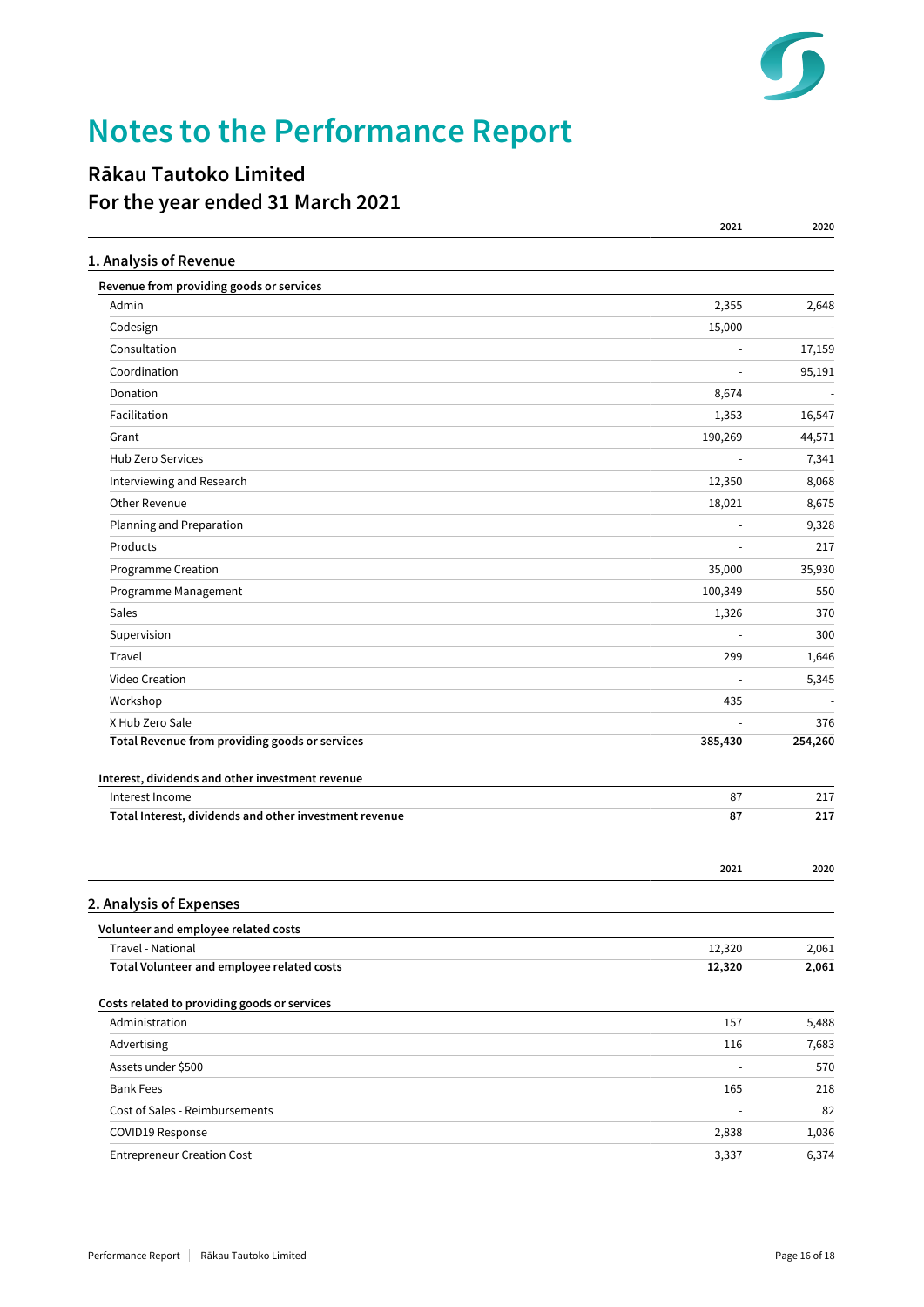

|                                                       | 2021             | 2020             |
|-------------------------------------------------------|------------------|------------------|
|                                                       |                  |                  |
| <b>Facilitation Costs</b>                             |                  | 515              |
| Freight & Courier                                     | 80               | 80               |
| Home Office Expenses                                  | 1,503            |                  |
| Hub Set up costs                                      | 349              | 2,622            |
| Insurance                                             | 1,518            | 1,430            |
| Interviewing and Research Costs                       | ÷,               | 2,128            |
| Kai/Catering                                          | 918              | 5,357            |
| Office Expenses                                       | 1,173            | 1,938            |
| <b>Practitioner Expense</b>                           | 120,538          | 140,624          |
| Printing & Stationery                                 | 149              | 766              |
| Professional Development                              | 1,107            | 50               |
| Programme Expenses                                    | 235,613          | 20,578           |
| Registrations                                         | 50               |                  |
| <b>Service Facilitation Costs</b>                     |                  | 197              |
| Telephone & Internet                                  | L,               | 35               |
| Venue hire                                            | 207              | 9,970            |
| Voucher/Koha                                          | 3,758            | 7,211            |
| <b>Workshop Facilitation Costs</b>                    |                  | 2,140            |
| Other expenses<br>Consulting & Accounting             | 2,698            | 660              |
| Depreciation                                          | 379              | 189              |
| <b>Total Other expenses</b>                           | 3,076            | 849              |
|                                                       | 2021             | 2020             |
| 3. Analysis of Assets                                 |                  |                  |
| <b>Bank accounts and cash</b>                         |                  |                  |
| Admin + Savings                                       | 37,435           | 9,054            |
| Contracts                                             | 49,213           | 27,524           |
| Kai Collective                                        | 25,603           |                  |
| Hub Zero NZ                                           | $\mathbf{1}$     | 101,878          |
| Spending<br><b>Total Bank accounts and cash</b>       | 1,925            | 1,847            |
|                                                       | 114,177          | 140,303          |
| Debtors and prepayments<br><b>Accounts Receivable</b> |                  |                  |
| <b>Total Debtors and prepayments</b>                  | 20,896<br>20,896 | 10,583<br>10,583 |
|                                                       |                  |                  |
| Other current assets                                  |                  |                  |
| Withholding tax paid                                  | 49               | 49               |
| <b>Total Other current assets</b>                     | 49               | 49               |